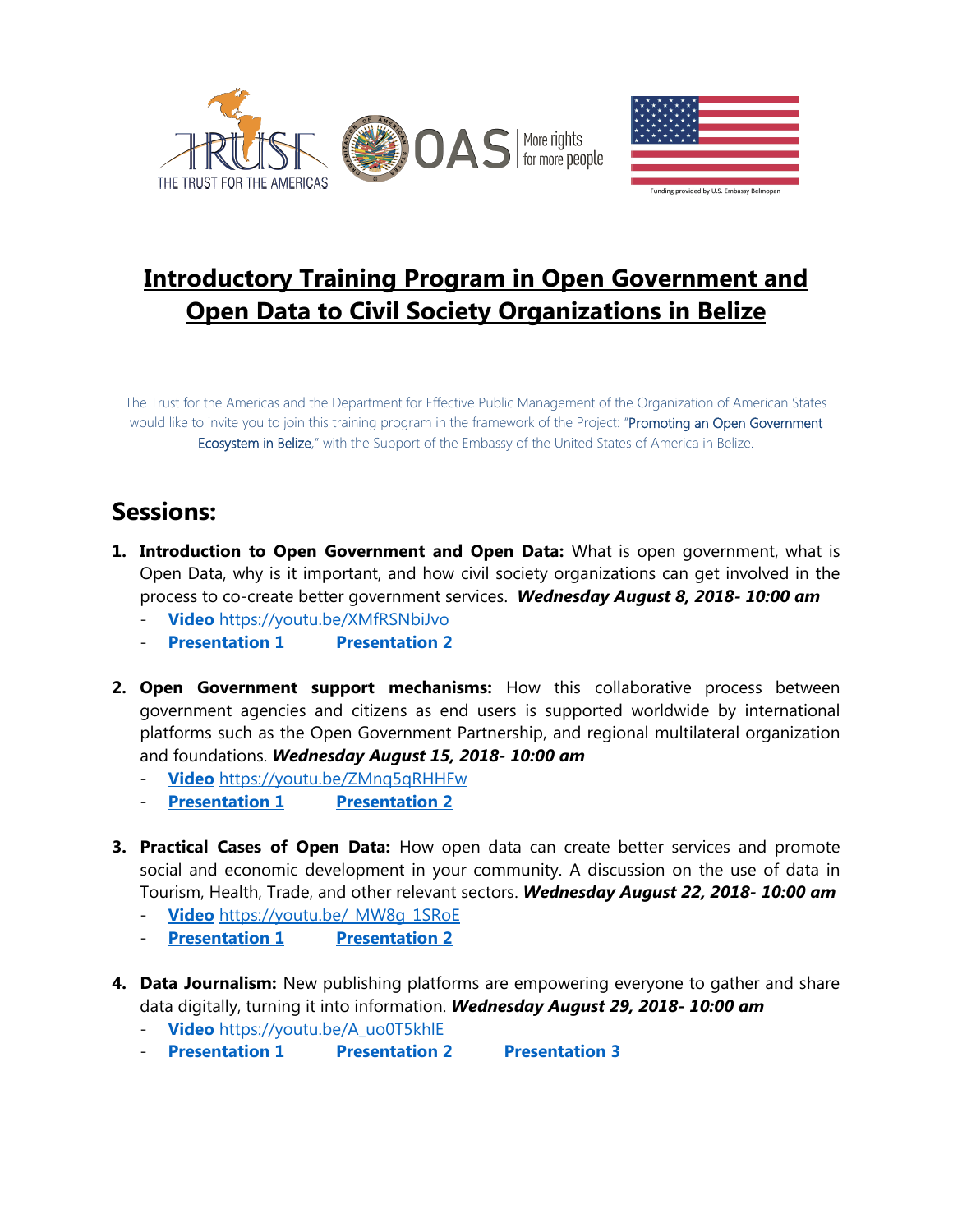



### **SPEAKERS**

*Felipe Estefan*, Director of investments, Omidyar Network



Felipe is Director of investments at Omidyar Network where he structures and manages investments in Latin America as part of Omidyar Network's Governance & [Citizen Engagement](https://www.omidyar.com/our-work/governance-citizen-engagement) initiative. He leads the firm's efforts to advance civic technology, independent media, open data, and fiscal governance in the region. In the context of his role, Felipe is a member in the Board of Directors of IMCO and Nossas Cidades, an observer on the Board of Colab.re, and a member of the Board of Advisors of Chequeado. Before joining Omidyar Network, Felipe was the open government strategist at the World Bank, advocating for and advancing efforts to make governments more open and to foster collaboration between state and nonstate actors. He was also a founding team member of the Open Contracting Partnership. Prior to the World Bank, Felipe was a planning producer at CNN's

Washington, DC bureau and was part of the Permanent Mission of Colombia to the United Nations in Switzerland.

*Nicolas Martín*, Co-Founder and Social Entrepreneur, Somos Más, Colombia



Co-founder of **Somos Más** Colombia and Europe, an organization that works harnessing the collective intelligence in social ecosystems since 2003. Nicolas is an expert in social innovation and ICT for citizen collaboration. And he is also a promoter and manager of several multi-stakeholder partnerships, including the promotion of Colombian civil society's engagement in the Open Government Partnership.

#### *Emilene Martinez*, Senior Regional Coordinator for the Americas at OGP



Emilene joined the [Open Government Partnership](https://www.opengovpartnership.org/) in September 2012. In her role, she focuses on supporting civil society organizations in Latin America and the Caribbean. She holds a BA in International Relations and an MA in International Studies from the Monterrey Institute of Technology and Higher Education. Since 2001, she has worked with a number of institutions, including the National Security Archive at the George Washington University; Fundar Center for Research and Analysis; the Council for Transparency in Chile; the Monterrey Institute of Technology and Higher Education; and the Center for Research and Teaching in Economics (CIDE). As a consultant she has worked for Global Financial Integrity, the World Bank Institute, El

Economista and The Carter Center.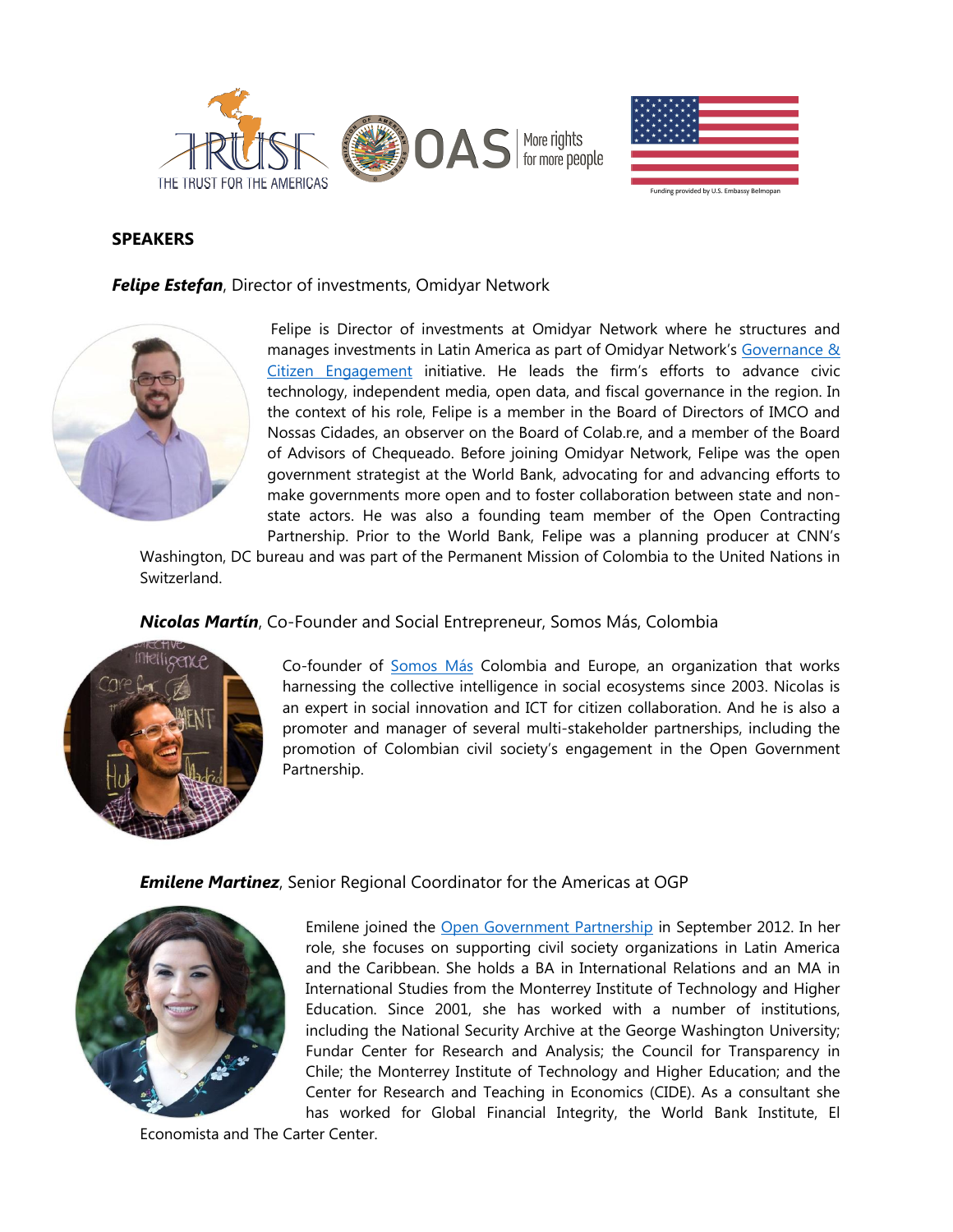



#### *Arturo Muente*, Inter-American Development Bank



Arturo is a lead specialist of the [division of Innovation in Citizen Services](https://www.iadb.org/en/sector/reform-modernization-of-the-state/public-management%2C20373.html) at the IDB from where he manages IDB's initiatives in Open Data, among other areas. He brings over 20 years of experience in open development, telecommunications, and financial services. Currently, with his role within IDB, he is working on digital government innovation projects and knowledge, the civil registry and identity agenda, open data, and data analytics for the public sector. Before, he worked in The World Bank in the Information and Communications Sector Unit, promoting adoption and productive use of broadband around the world. He is also an active and renowned stakeholder of the regional open data ecosystem.

**Maurice McNaughton,** Director of the Centre of Excellence for IT Enabled Innovation, Universities of the West Indies **–** UWI, Jamaica



Maurice is the Director of the Centre of Excellence for IT-enabled Innovation at the Mona School of Business & Management and is currently doing active research in the areas of Open Data and Big Data, Mobile Financial Services, and Open Source platforms. He is a founding member of the [Caribbean Open](http://caribbeanopeninstitute.org/)  [Institute](http://caribbeanopeninstitute.org/) (COI), a regional coalition of Caribbean organizations that engages and works with regional governments, researchers, journalists, technologists, NGOs, and academics, to raise awareness, strengthen capacity, and foster collaborations towards the adoption of open development approaches. Dr. McNaughton holds a PhD in Decision Sciences at Georgia State University and has over 20 years senior management and leadership experience in the planning and direction of enterprise-level Information Technology in

organizations.

**Luiza Barbosa,** Public Administration Analyst on Government acquisitions and customer services, Colab.re



is a public administration specialist analyst at [Colab,](https://www.colab.re/) responsible for governments acquisitions and customer success. She has a degree on Public Administration from Fundação Getulio Vargas (FGV-EAESP) and has previous experience in advocacy at Endeavor, which is a global NGO dedicated to the development of the business environment in Brazil.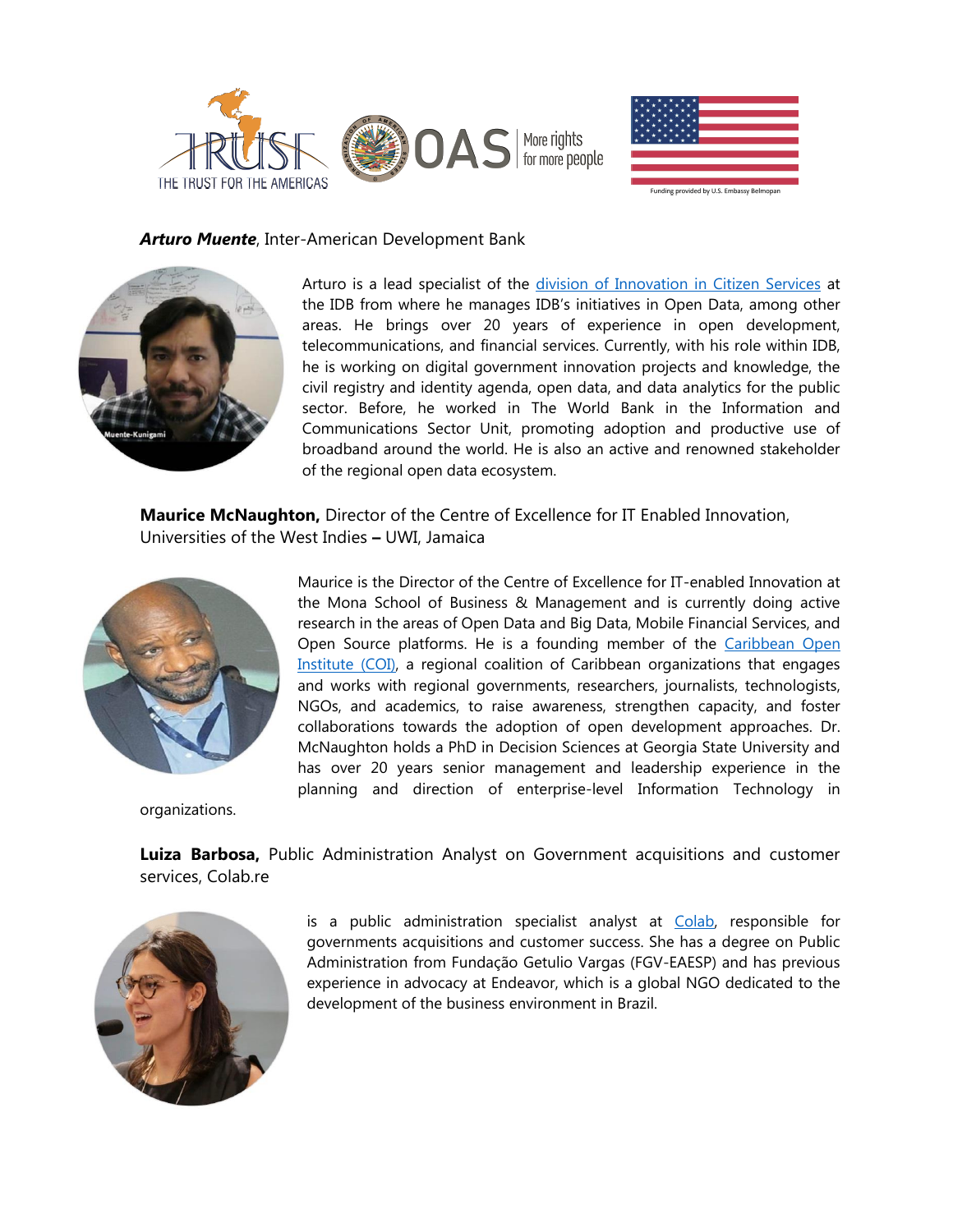



**Luiza Jardim,** Public Administration Analyst on user support and participatory processes, Colab.re



is a public administration specialist analyst at [Colab,](https://www.colab.re/) responsible for user support and participatory processes. She has a degree on Public Administration from Fundação Getulio Vargas (FGV-EAESP) and has worked with sustainability at a studies center in Brazil and at a recycling company in Chile.

**Claudia Baez,** CO-Founder, Cuestion Pública, Colombia



Claudia Báez is a journalist specialized in database analysis. She is a cofounder of Colombian digital media [Cuestión Pública.](https://cuestionpublica.com/) She has experience in carrying out reporting with data for digital media outlets as well as managing digital journalism projects. She was a grantee of the International Centre for Journalists (ICFJ) in 2016 where she formed part of entrepreneur and innovation team at ProPublica. Her work has been published in El Tiempo, El Espectador, ProPublica, Univisión, and France24. She has an MA in Economic and Social Development Studies with a specialization in Industrial Development and Project Evaluation from the Sorbonne University in Paris. She is an ambassador for Chicas Poderosas Colombia, a movement that brings women together in technology newsrooms in Latin America. She is also co-organizer of Hacks & Hackers Bogota. She is also a

lecturer and has received numerous awards for her work on digital media.

#### **David Hidalgo,** News Director, Ojo-Público, Perú



David is the News Director at *OjoPúblico*, a digital investigative media outled from Perú. He is a writer and author of the book "La Biblioteca Fantasma," a non-fiction story on the trafficking of ancient and rare books in Perú. Also wrote, "Sombras de un rescate," a book that looked for the traces of the last armed action perpetrated by a terrorist group in Peru. He also directed the team of the Stolen Memory Project (Memoria Robada), a trasnational investigation on the trafficking of the Latin American cultural patrimony; investigation that was awarded with the Third Prize at the 2016 Latin American Investigative Journalism Awards. He was also a member of the Peruvian team whom received the Data Journalism Award 2015 for Best Investigation of the Year